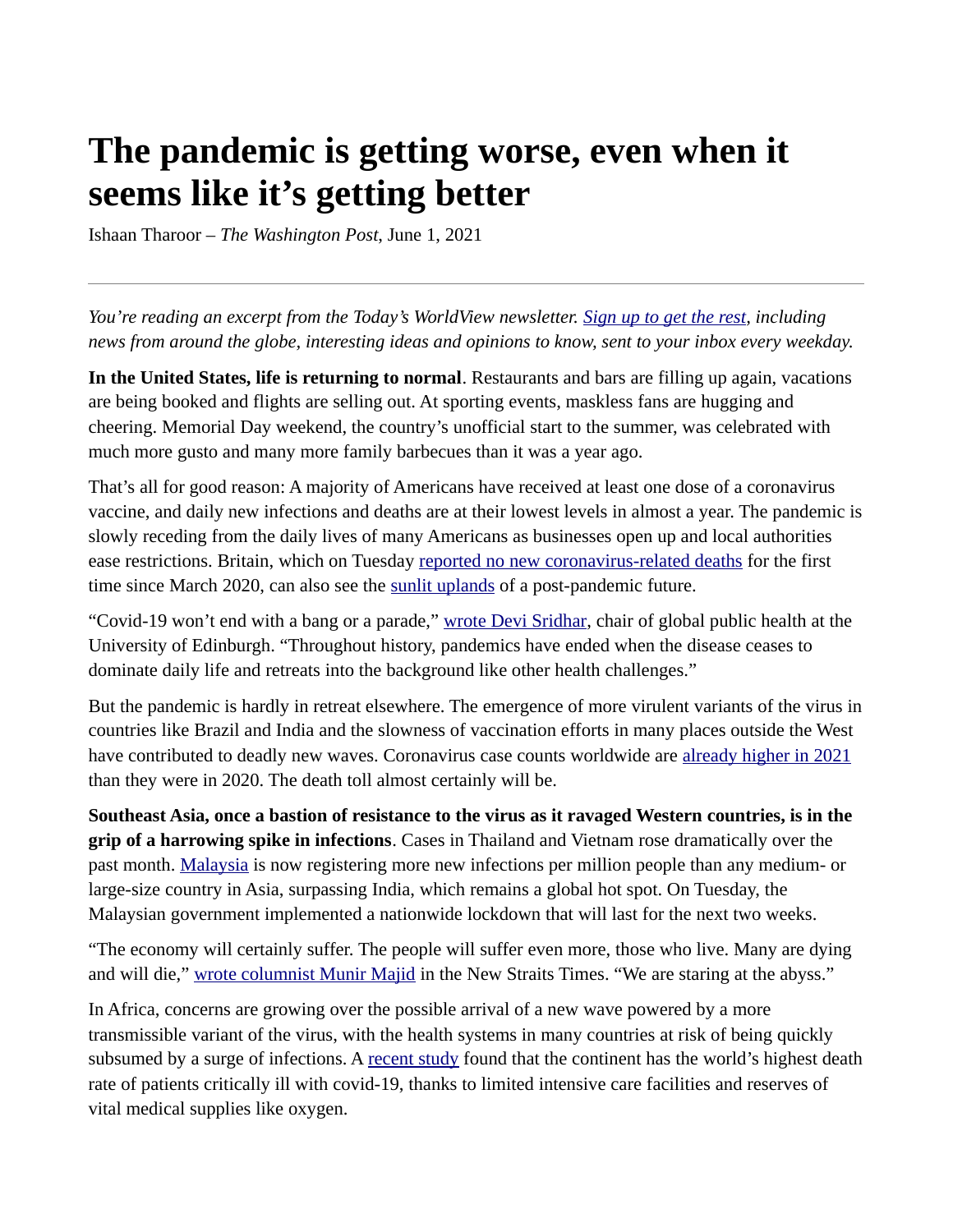In parts of Latin America, the virus rages on, largely unabated. Peru, according to [its own government](https://www.washingtonpost.com/nation/2021/06/01/coronavirus-covid-live-updates-us/#link-KF6BD64DEJCKDPAM7XJ3A2XFDE?itid=lk_inline_manual_16)[adjusted data,](https://www.washingtonpost.com/nation/2021/06/01/coronavirus-covid-live-updates-us/#link-KF6BD64DEJCKDPAM7XJ3A2XFDE?itid=lk_inline_manual_16) now has the worst covid-19 mortality rate per capita in the world. The country is slated to stage a closely contested presidential runoff election this weekend.

Even in East Asia, where a handful of nations set the gold standard in preventing community spread, the virus is on the march. Taiwan has seen [an explosion of cases](https://www.cnbc.com/2021/06/01/covid-public-health-prof-on-taiwan-outbreak-vaccination-progress.html) over the past month. In Japan, which still intends to host the Summer Olympics, numerous areas including Tokyo remain under a state of emergency. It's a sign, [argue some public health experts,](https://www.ft.com/content/9c0aaf96-28ed-4dee-88a9-38557a200813?desktop=true&segmentId=d8d3e364-5197-20eb-17cf-2437841d178a#myft:notification:instant-email:content) that the strict methods that kept places like Taiwan, South Korea and Singapore safer than their counterparts in the West for all of last year may not be sustainable in the long term.

For [a number of reasons](https://www.nytimes.com/2021/04/17/world/asia/japan-south-korea-australia-vaccines.html), the vaccine rollouts in these countries have been slow, hampered by a lack of supply. In an interview earlier this year with Today's WorldView, Koji Tomita, Japan's ambassador in Washington, described his country and other East Asian states that initially managed to clamp down on community spread — but built up little herd immunity — as "prisoners of their own success."

**Public health advocates and international organizations recognize the main problem:** The global gap in vaccinations. In the United States, there's already discussion of booster shots for the general public, while front-line medical workers in some developing countries have yet to even receive a first dose of a vaccine. In [a joint statement](https://www.washingtonpost.com/opinions/2021/05/31/why-we-are-calling-new-commitment-vaccine-equity-defeating-pandemic/?itid=lk_inline_manual_21), the heads of the International Monetary Fund, the World Bank, the World Trade Organization and the World Health Organization laid out a \$50 billion plan for collective action that would accelerate vaccine distribution to poor and middle-income countries and expand and diversify production capacity throughout the world.

"Inequitable vaccine distribution is leaving millions of people vulnerable to the virus while allowing deadly variants to emerge and ricochet back across the world," they wrote in [an op-ed published in The](https://www.washingtonpost.com/opinions/2021/05/31/why-we-are-calling-new-commitment-vaccine-equity-defeating-pandemic/?itid=lk_inline_manual_24)  [Washington Post](https://www.washingtonpost.com/opinions/2021/05/31/why-we-are-calling-new-commitment-vaccine-equity-defeating-pandemic/?itid=lk_inline_manual_24). "As [variants](https://www.washingtonpost.com/health/interactive/2021/01/25/covid-variants/?itid=lk_inline_manual_9&itid=lk_inline_manual_24) spread, even countries with advanced vaccination programs have been forced to reimpose stricter public health measures and travel restrictions. The ongoing pandemic is deepening divergence in economic fortunes, with negative consequences for all."

"It would be a monumental error for any country to think the danger has passed," WHO Director General Tedros Adhanom Ghebreyesus said Monday at the close of the World Health Assembly. He warned that insufficient global coordination at present means that "we will still face the same vulnerabilities that allowed a small outbreak to become a global pandemic."

Attention now moves to this month's meeting of the Group of Seven nations, where leaders of these traditional world powers are expected to step up and deliver on the global need for vaccines. The Biden administration also opted to support negotiations at the WTO over a possible waiver of international property protections on [coronavirus](https://www.washingtonpost.com/coronavirus/?itid=lk_inline_manual_27) vaccines, which could lead to more countries being able to produce them. But the waiver is still [opposed by major European governments](https://www.devex.com/news/europe-still-can-t-get-on-board-with-the-trips-waiver-100027), while advocates contend that these discussions should have taken place at [a much earlier stage in the pandemic.](https://www.thelancet.com/journals/lancet/article/PIIS0140-6736(21)01151-X/fulltext)

Now, time is of the essence, as more transmissible variants appear to be burning rapidly through societies without much immunological protection. "It is, of course, understandable that every nation wants to vaccinate its own first, but a country with high levels of vaccination, especially among its more vulnerable populations, can hold things off, especially if they also had big outbreaks before,"